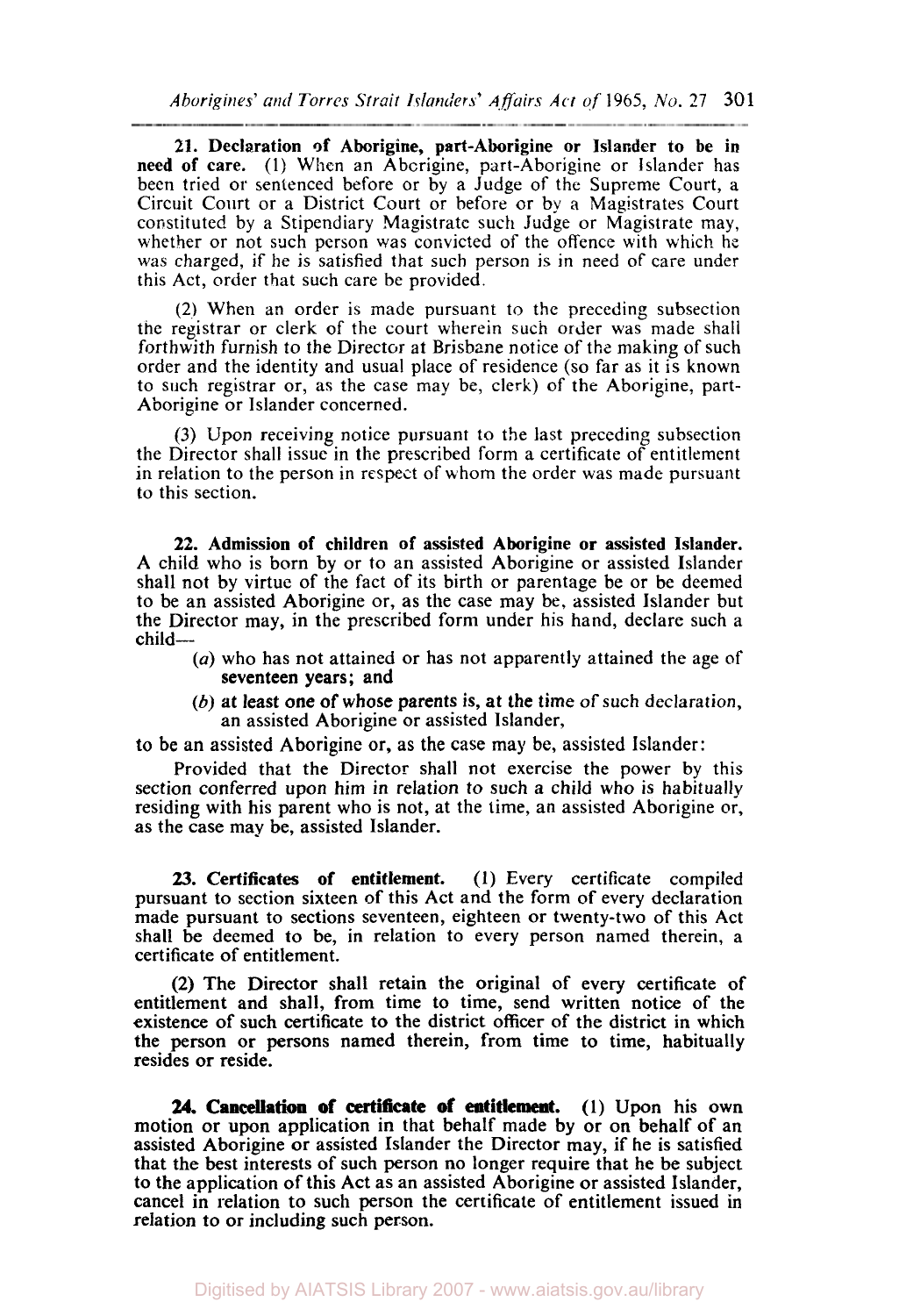(2) If the Director cancels a certificate of entitlement pursuant **to** the preceding subsection be shall, at the same time, cancel the certificate of entitlement (be it the same or another such certificate) issued in relation to every child of the person in relation to whom such first-mentioned certificate of entitlement is cancelled who-

- (a) at the date of such cancellation has not attained or has not apparently attained the age of seventeen years; and
- (b) has habitually resided with such person prior to such cancellation.

(3) Upon cancellation of a certificate of entitlement the person in relation to whom such cancellation is effected shall thereby cease to be an assisted Aborigine or, as the case may be, assisted Islander.

**(4)** When the Director has cancelled **a** certificate of entitlement in relation to any person he shall forthwith endorse or annex a suitable endorsement on or to such certificate to evidence such cancellation and shall, as soon as possible,—

- (a) inform, in writing, the person in relation to whom such certificate has been cancelled of such cancellation; and
- *(b)* send written notice of such cancellation to the district **officer**  of the district in which such person last habitually resided prior **to** such cancellation.

## **25. Reference from decision of Director. (1) Any person-**

- (a) who having applied to the Director that he be admitted to the application of this Act as an assisted Aborigine or assisted Islander has had such application refused;
- (b) who has been declared **by** the Director **to** be an assisted Aborigine or assisted Islander **or** has been included in such a declaration otherwise than upon his **own** application ;
- **(c)** who, having applied to the Director that a certificate of entitlement issued in relation to him or in which he is included be cancelled in relation to him, has had such application refused;
- (d) in relation to whom the Director has cancelled a certificate of entitlement otherwise than upon his **own** application,

may institute a reference from the decision of the Director in that behalf **by** way of application to a Stipendiary Magistrate who constitutes the Magistrates Court in the district in which such person resides at the date **of** the application whereby such reference is instituted.

Any such reference shall be instituted within twenty-eight days after the Director's decision is made known to such person by lodging such application signed by the applicant with the clerk of the court in such district.

**(2)** *(a)* The institution of a reference pursuant to this section shall suspend the operation of the Director's decision in issue and of any certificate of entitlement issued as a consequence thereof until such reference is determined **or** otherwise disposed of in accordance with this section.

(b) The Director may at any time after the institution of a reference pursuant to this section apply to the Stipendiary Magistrate to whom the application concerned has been made that such reference be struck out for want of prosecution.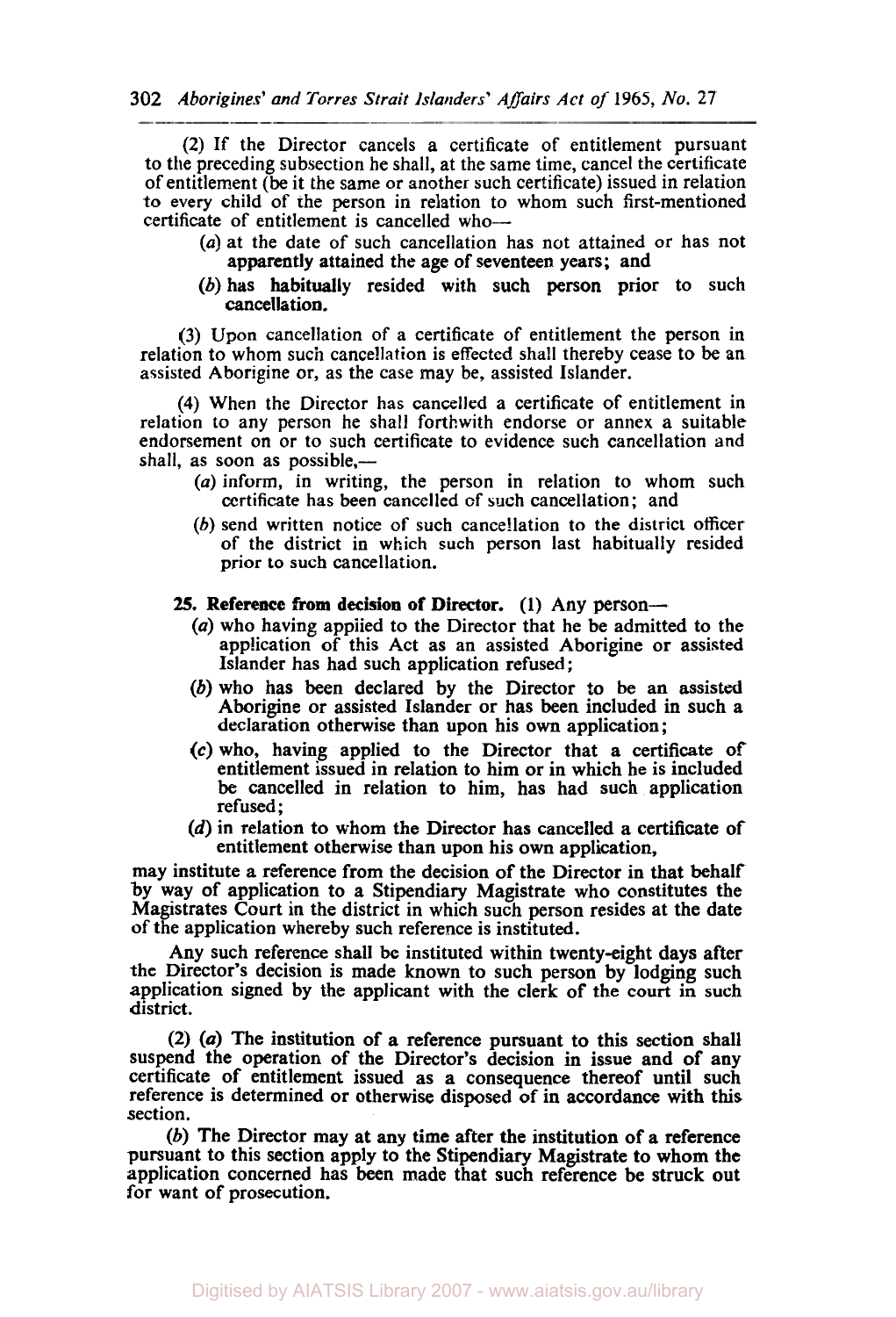If such Stipendiary Magistrate is satisfied that such reference has not been prosecuted by the applicant without adequate reason for such default he shall strike out and thereby dispose of such reference and thereupon the Director's decision in issue and any certificate issued as a consequence thereof shall be restored to its full force and effect.

(3) If such Stipendiary Magistrate allows such a reference, in whole or in part, he shall order the Director to do all things which the Director may lawfully do under this Act to give effect to his decision and the Director shall comply accordingly.

**(4)** Neither the institution of a reference pursuant to this section nor the decision of a Stipendiary Magistrate allowing such a reference shall render unlawful any action taken prior to the institution of such reference in reliance upon the Director's decision from which such reference was instituted or upon a certificate of entitlement issued in consequence of such decision.

PART **IV-PROVISlONS COMMON TO** BOTH ABORIGINES' AND ISLANDERS' AFFAIRS

**26.** Grant of aid. Subject to appropriation by Parliament of money for the purpose, the Director may, from time to time, grant aid, in money or in kind-

- *(a)* to any assisted Aborigine or any assisted Islander; and
- (b) to any person who, though not an assisted Aborigine or assisted Islander, is descended from an Aborigine or an Islander,

subject to and in accordance with regulations made under this Act.

**27. Management** of property. **(1)** A district officer may,-

- *(a)* upon request in that behalf made to him by the assisted Aborigine or, as the case may be, assisted Islander concerned ; or
- (b) if such district officer is satisfied that the best interests of the assisted Aborigine or, as the case may be, assisted Islander concerned, or of any member of the family of such assisted Aborigine or assisted Islander who should be supported by him, require it,

undertake and maintain the management of the property of any assisted Aborigine or assisted Islander who usually resides within the district **of** such district officer.

**(2)** If an assisted Aborigine or assisted Islander whose property is being managed by a district officer takes up residence of **a** permanent nature in another district the district officer of that other district shall undertake and maintain management of the property of such assisted Aborigine or, as the case may be, assisted Islander.

(3) A district officer shall cease to manage the property of an assisted Aborigine or, as the case may be, assisted Islander if,—

*(a)* he is satisfied that the best interests of such assisted Aborigine or, as the case may be, assisted Islander, or of any member of the family of such assisted Aborigine or assisted Islander **who**  should be supported by him, no longer require that he should manage such property and, where such district officer is a person other than the Director, the Director approves that he cease to manage such property: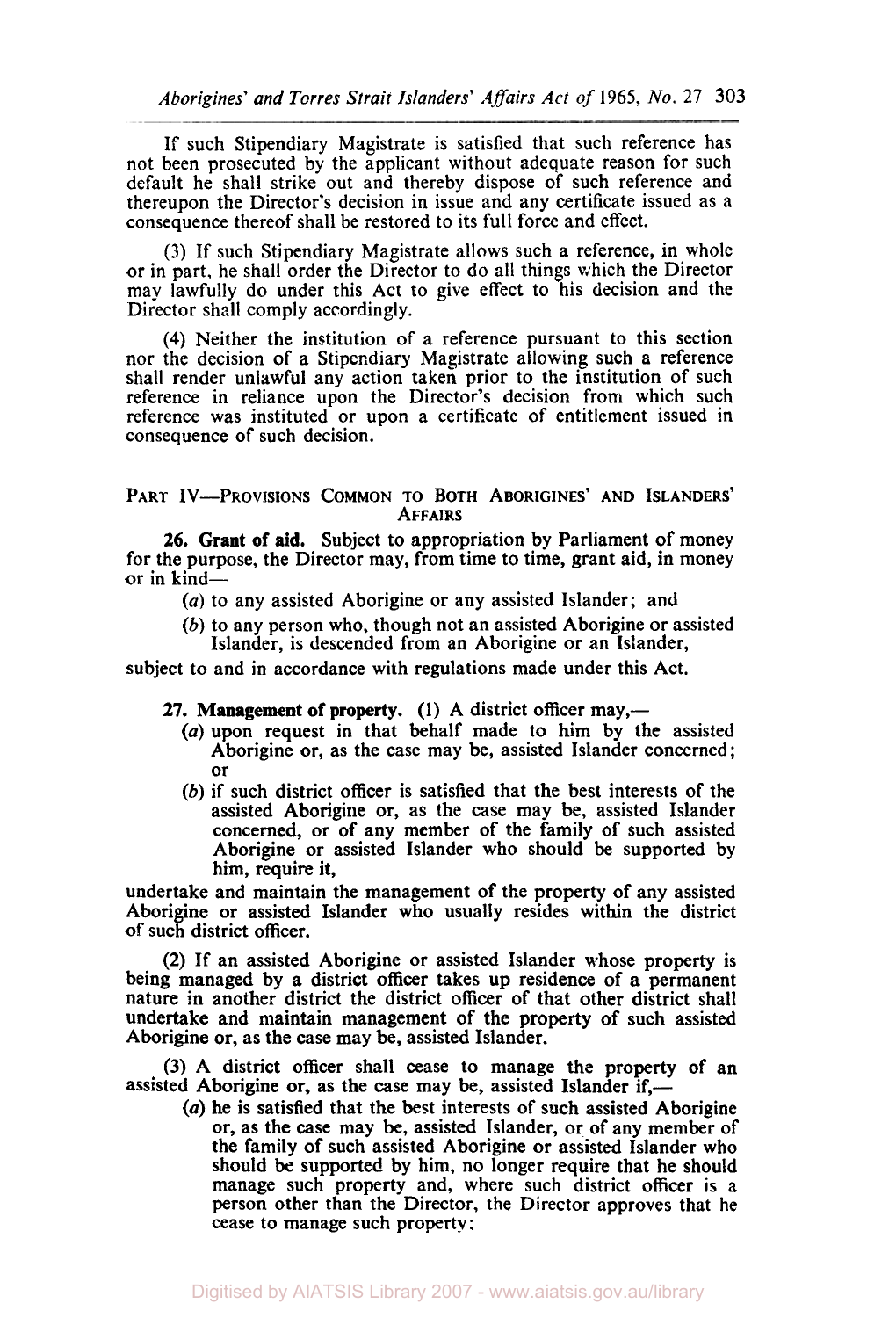- (b) being a person other than the Director, he is directed by the Director to relinquish such management; or
- **(c)** he is directed by a Stipendiary Magistrate pursuant to section twenty-nine of this Act to cease such management.

**28.** Powers incident to management of property. (1) Subject to the next succeeding subsection, a district officer who is maintaining the management of the property of an assisted Aborigine or assisted Islander may, if he is satisfied that the best interests of such assisted Aborigine or, **as** the case may be, assisted Islander, or of any member of the family of such assisted Aborigine or assisted Islander who should be supported by him, require it,—

- *(a)* take possession of, retain, sell or otherwise dispose of any of such property;
- (b) in his **own** name sue for and recover or receive any property to which such assisted Aborigine or, as the case may be, assisted Islander is entitled;
- *(c)* in his **own** name sue for and recover or receive any damages for conversion of or injury to such property;
- (d) exercise in the name of such assisted Aborigine or, as the case may be, assisted Islander any power which such assisted Aborigine or, as the case may be assisted Islander may exercise for his benefit;
- *(e)* in the name of such assisted Aborigine or, as the case may be, assisted Islander appoint any person to act as attorney or agent of such assisted Aborigine or, as the case may be, assisted Islander for any purpose connected with such property;
- $(f)$  require any person who, within twelve months last preceding the date of such requisition, had contractual, financial or property dealings with such assisted Aborigine or, as the case may be, assisted Islander to furnish to such district officer **a**  statement containing such details of those dealings as such district officer requires.

(2) When a district officer who is maintaining the management of the property of an assisted Aborigine or an assisted Islander is a person other than the Director he may exercise any of the powers conferred upon him by the preceding subsection only with the approval of the Director first had and obtained.

(3) Any person who when required by a district officer to furnish a statement pursuant to paragraph  $(f)$  of subsection  $(1)$  of this section fails to furnish to the district officer a statement containing such details **as** the district officer requires commits an offence against this Act.

**(4) A** district officer who is maintaining the management of the property of an assisted Aborigine or, an assisted Islander shall keep proper and accurate records and accounts of all such property and the proceeds of the sale or disposal of any such property received or dealt with by him pursuant to this Act and shall, for this purpose, be deemed **to** be a public accountant within the meaning **of** " The *Audit Acts,* **<sup>1874</sup>** *to* **1963."** 

*29.* **(1) Reference from action** of district officer. Any person of whose property a district officer has undertaken the management pursuant to paragraph (b) of subsection (I) of section twenty-seven of this Act may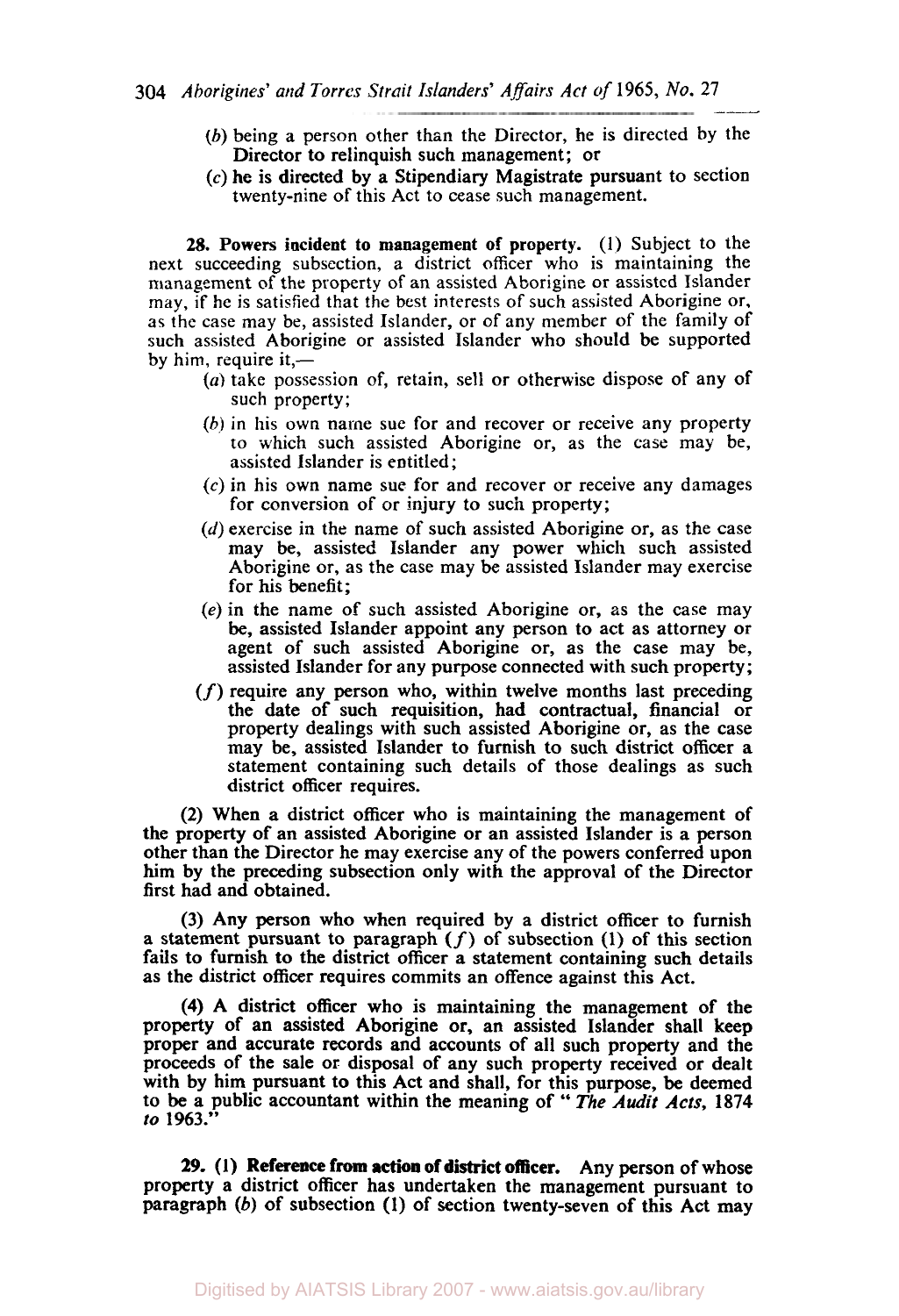apply to the Stipendiary Magistrate who constitutes the Magistrates Court in the district in which such person resides at the date of such application for an order that such district officer cease such management.

Any such application shall be made within twenty-eight days after such person's becoming aware that such district officer has undertaken the management of his property by lodging such application signed by the applicant with the clerk of the court in such district.

(2) Application for cessation of management. Any person of whose property a district officer is maintaining the management pursuant to section twenty-seven of this Act may request such district officer to cease such management and, if his request be refused. may apply to the Stipendiary Magistrate who constitutes the Magistrates Court in the district in which such person resides at the date of such application for an order that such district officer cease such management.

Any such application shall be made within twenty-eight days after such refusal is made known to such person by lodging such application signed by the applicant with the clerk of the court in such district.

(3) *(a)* Until an application duly made under subsections **(l)** or (2) of this section is determined or otherwise disposed of in accordance with this section, a district officer who has undertaken or is maintaining the management of the property of the applicant may only exercise in relation to such property a power the exercise of which is reasonably required to prevent waste of or to preserve such property.

(h) The district officer concerned in an application under subsections (1) or (2) of this section may at any time apply to the Stipendiary Magistrate to whom such first-mentioned application has been made that such first-mentioned application be struck out for want of prosecution.

If such Stipendiary Magistrate is satisfied that such first-mentioned application has not been prosecuted by the applicant without adequate reason for such default he shall strike out and thereby dispose of such first-mentioned application.

**(4)** If the Stipendiary Magistrate to whom an application under subsections **(1)** or (2) of this section is made allows such application he shall order the district officer concerned to cease the management of the property of the applicant either forthwith or on and from a later date to be specified by him and such district officer shall comply accordingly.

*(5)* A Stipendiary Magistrate shall not deal with any application purporting to be made under subsection (2) of this section which application is made within six months after an application by the same applicant under subsections **(1)** or (2) of this section has been determined or otherwise disposed of in accordance with this section and such an application so made shall be deemed not to be duly made under subsection **(2)** of this section.

(6) Neither the making of an application under subsections **(1)** or **(2)** of this section nor the decision of a Stipendiary Magistrate allowing such an application shall render unlawful any act of a district officer taken in relation to the property of the applicant prior to the making of such application.

**30. Execution of instruments. (1)** Notwithstanding any provision **of** any Act or rule of law to the contrary an instrument executed by an assisted Aborigine or an assisted Islander shall be of no validity or effect unless such execution has been approved of and witnessed by the district officer or other officer authorized in that behalf by the Director.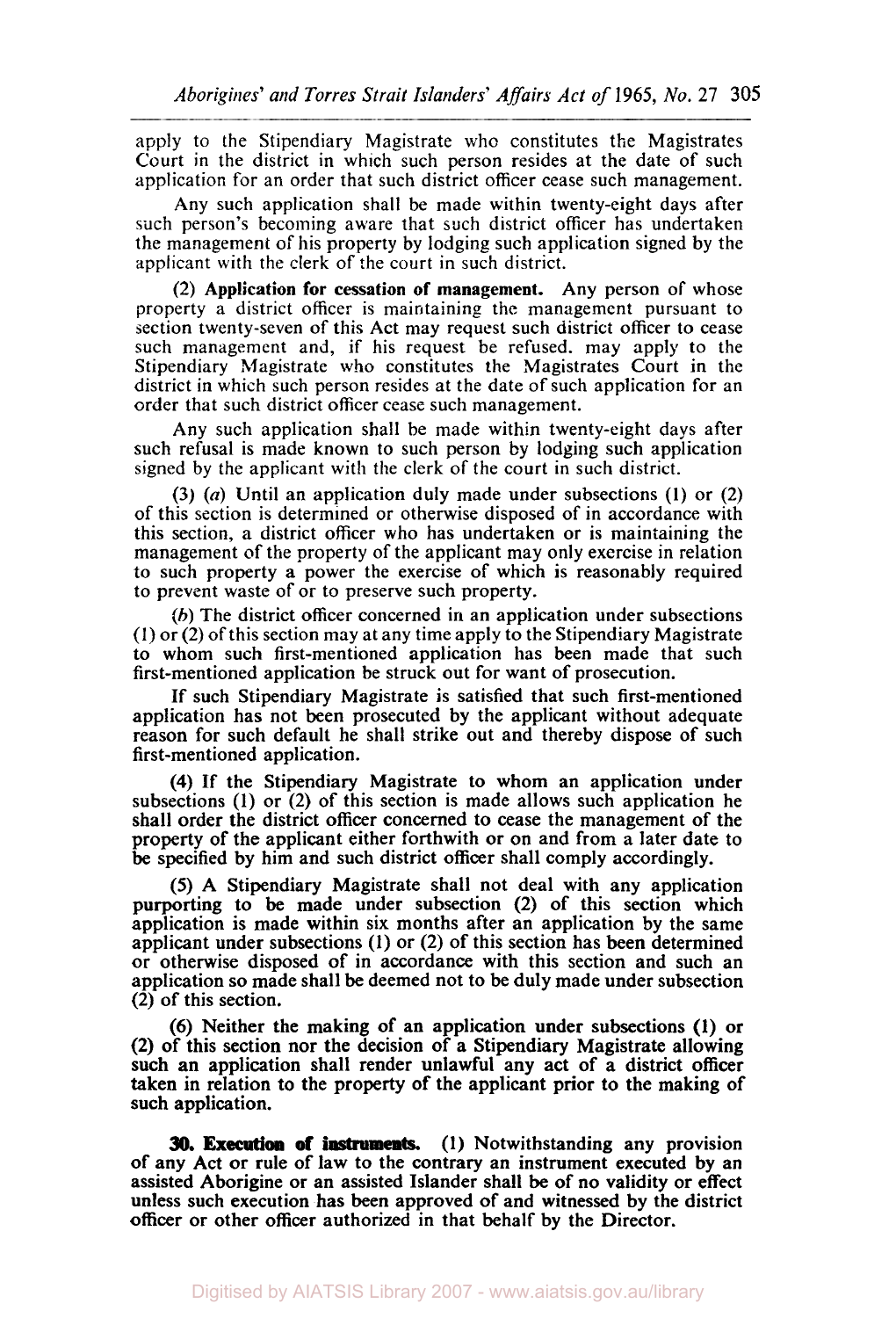(2) Any person who knowingly causes or induces an assisted Aborigine or an assisted Islander to execute an instrument without the approval of and witnessing **by** the district officer or other officer referred to in the preceding subsection commits an offence against this Act.

**31.** Administration of estates. **(I)** Notwithstanding any provision **of** any Act or **rule** of law or practice to the contrary the Director-

*(a)* shall administer the estate of a deceased or missing assisted Aborigine or assisted Islander and shall, if the value or nature of such estate require it, be entitled to a grant of probate or, as the case may require, letters of administration in relation to that estate:

Provided that the Director may, if lie thinks it desirable, renounce the rights by this paragraph conferred **on** him in favour of The Public Curator of Queensland who shall thereupon be entitled to an order to administer such estate or, as the case may require, to file an election to administer such estate and shall administer such estate; and

(b) whether or not he is administering such estate, in the absence of a testamentary instrument lawfully made and in accordance with this Act and if it should prove impracticable to ascertain the person or persons entitled in law to succeed to such estate or any part thereof, may determine which person or persons shall be entitled to succeed to such estate or part or any part thereof.

The persons **so** determined shall succeed to such estate or part in such order and proportions as the Director **so**  determines.

(2) A certificate purporting to be under the hand of the Director that the person or persons named therein is or are entitled to succeed to the estate or any part of the estate of an assisted Aborigine or assisted Islander or that there is no person **so** entitled shall be conclusive evidence of the fact certified.

(3) When there is no person entitled to succeed to the estate or any part of the estate of a deceased or missing assisted Aborigine or assisted Islander such estate or part shall vest in the Director who shall pay the same as follows:-

- *(a)* when the estate or part thereof is that of an assisted Aborigine, into the Aborigines' Welfare Fund for the benefit of assisted Aborigines generally;
- (b) when the estate or part thereof is that of an assisted Islander, into the Island Fund preserved under this Act.

**(4)** For the purposes of this section, the estate of a person who at the date of his death or disappearance was, for the purposes of this Act, an Aborigine or, as the case may be, an Islander because of his residence upon a reserve and who was at such date an assisted Aborigine or assisted Islander shall be deemed to be the estate of an assisted Aborigine or, as the case may be, assisted Islander notwithstanding such person's ceasing to be **a** resident of such reserve.

**32. Restriction on creditors' rights. No** person shall have any right to or remedy against any property held by a district officer or any other person on behalf of an assisted Aborigine or assisted Islander or **on**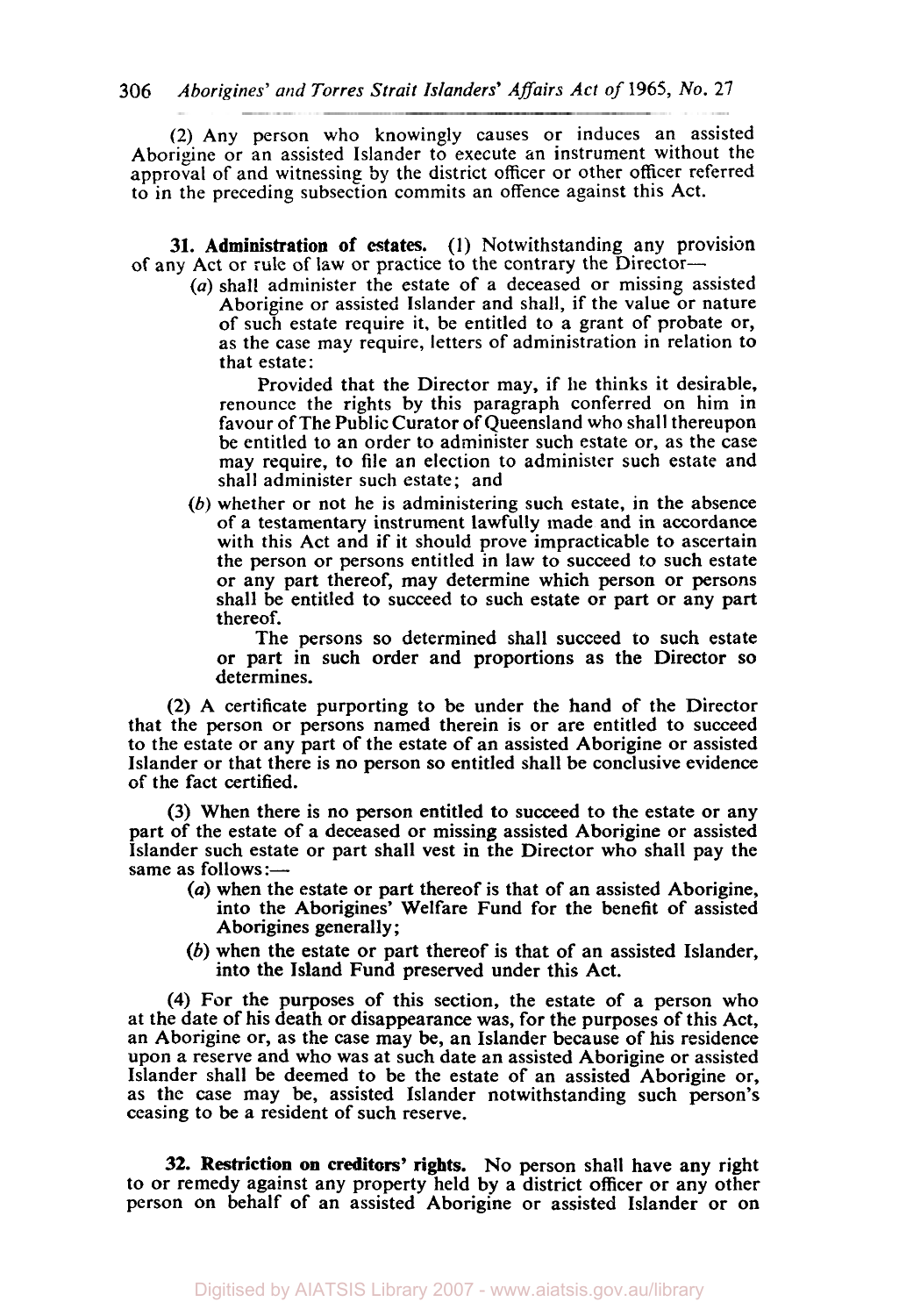behalf of the estate of the same on account of any money lent or goods supplied on credit to an assisted Aborigine or assisted Islander unless such money or goods have been so lent or supplied with the consent of a district officer.

~~~ ~~

This section applies in relation to any property held by a district officer or any other person on behalf of a person who has ceased to be an assisted Aborigine or, as the case may be, assisted Islander in accordance with this Act or on behalf of the estate of any such person.

**33. Disposal of unclaimed** money. When a person ceases to be an assisted Aborigine or assisted Islander in accordance with this Act a district officer shall, as soon as practicable, pay all moneys which he is then holding on behalf of that person or which subsequently come into his hands for that person **to** the credit of the Aboriginal Protection of Property Account to be held for such person or, as the case may require, disposed of at his direction.

**34. Transfer to and from reserves.** The Director may from time to time by writing under his hand—

- *(a)* order an assisted Aborigine who is not residing on a reserve or an assisted Islander who is not residing on a reserve to be transferred from any district to a reserve and to reside on such reserve for such period as the Director by such writing specifies or until the Director in like manner otherwise orders;
- *(b)* upon the recommendation of an Aboriginal court of a reserve on which the assisted Aborigine concerned is residing, order the assisted Aborigine against whom such recommendation is made to be transferred from such reserve to another reserve for Aborigines and to reside on such other reserve until the Director, in like manner, otherwise orders;
- *(c)* upon the recommendation of an island court of a reserve on which the assisted Islander concerned is residing, order the assisted Islander against whom such recommendation is made to be transferred from such reserve to another reserve (whether it be a reserve for Aborigines or for Islanders) and to reside on such other reserve until the Director, in like manner, otherwise orders.

**35. Reference from order of Director. (1)** Any person in relation to whom the Director makes an order pursuant to the last preceding section may institute a reference from such order by way of application to a Stipendiary Magistrate who constitutes the Magistrates Court in the district in which such person resides at the date of the application whereby such reference is instituted.

Any such reference shall be instituted within twenty-eight days after the Director's order is made known to such person by lodging such application signed by the applicant with the clerk of the court in such district.

(2) *(a)* The institution of a reference under this section shall suspend the operation of the Director's order in issue until such reference is determined or otherwise disposed of in accordance with this section.

(b) The Director may at any time after the institution of a reference under this section apply to the Stipendiary Magistrate to whom the application concerned has been made that such reference be struck out for want of prosecution.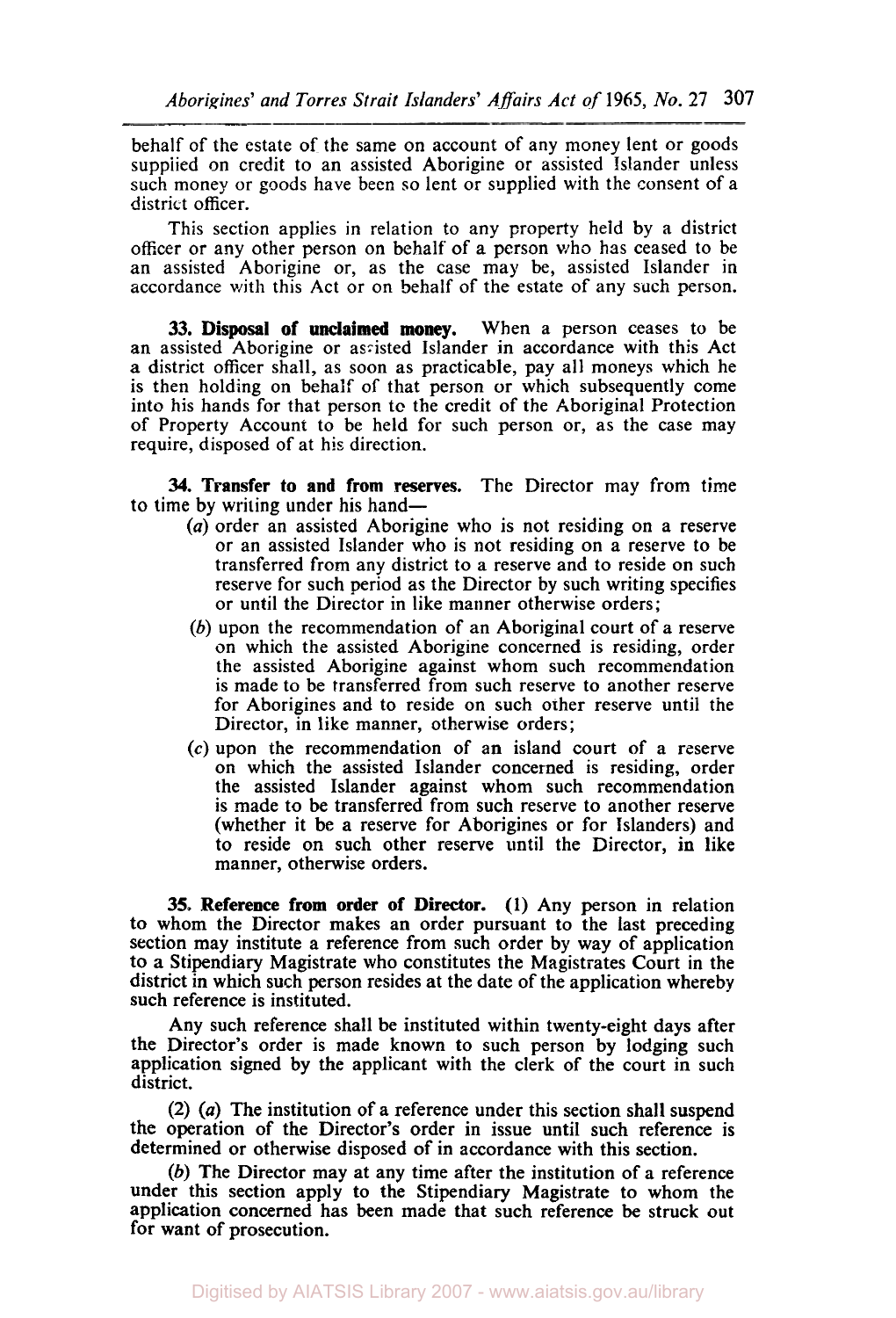If such Stipendiary Magistrate is satisfied that such reference has not been prosecuted by the applicant without adequate reason for such default he shall strike out and thereby dispose of such reference and thereupon the Director's order in issue shall be restored to its full force and effect.

(3) If such Stipendiary Magistrate allows such a reference he shall order the Director to do all things which the Director may lawfully do under this Act to give effect to his decision and the Director shall comply accordingly.

**(4)** Neither the institution of a reference pursuant to this section nor the decision of a Stipendiary Magistrate allowing such a reference shall render unlawful any action taken prior to the institution of such reference in reliance upon the Director's order from which such reference was instituted.

**36. Unauthorized mining on reserves. (1)** Notwithstanding any provision of " The *Mining Acts,* 1898 *to* **1955,"** a holder of a miner's right shall not thereby be entitled to enter or be within the limits of a reserve unless-

- (a) in the case of a reserve other than a reserve on a Torres Strait Island he has the written permission of the manager of that reserve; or
- (b) in the case of a reserve on a Torres Strait Island he has the written permission of the district officer.

(2) The manager of a reserve or the district officer may at any time revoke his permission granted under the preceding subsection.

(3) If the manager of a reserve refuses his permission or revokes his permission the holder of a miner's right who applied for such permission may renew his application to the Director who may grant or refuse his permission.

If the Director grants his permission such permission shall, for the purposes of this section, be deemed to be the permission of the manager of the reserve concerned :

Provided that such manager shall not revoke the permission of the Director granted pursuant to this subsection.

**(4) A** holder of a miner's right who enters or is within the limits of a reserve otherwise than in accordance with this section commits an offence against this Act.

It is **a** defence **to** a charge of an offence against this section to prove that there was lawful authority for the defendant's entering or being within the limits **of** such reserve.

*(5)* Notwithstanding the provisions **of** any other Act a mining lease over an area within a reserve shall not be granted until the application therefor has been approved by the Director.

## **37. Trading on reserves. (1)** Unless-

*(a)* in relation to **a** reserve for Aborigines, he has first obtained the written authority of the manager of such reserve or of the Director; **or**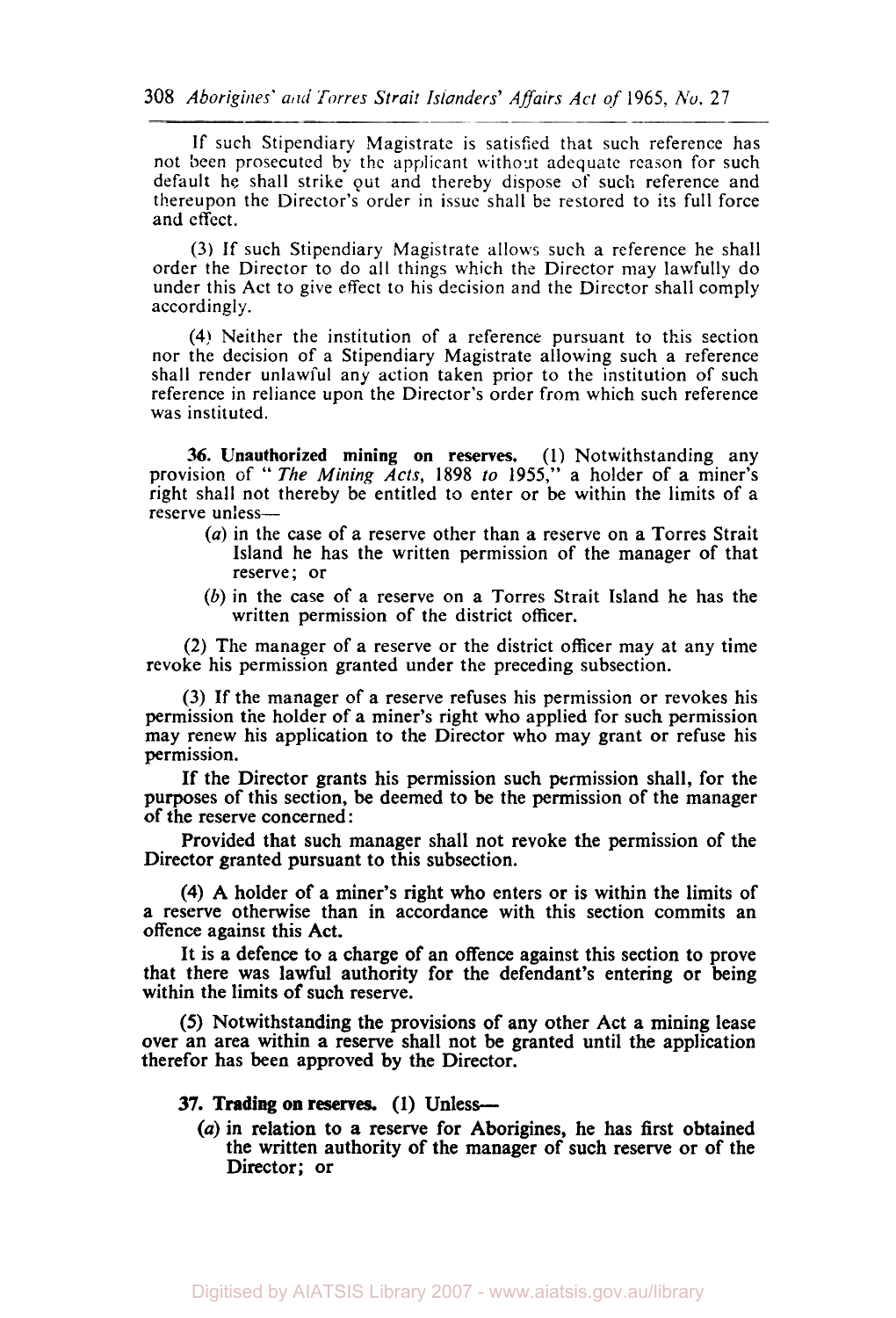(b) in relation to a reserve for Islanders, he has first obtained the written authority of the district officer,

a person shall not-

- (i) remove from any reserve any natural, primary or manufactured product of such reserve; or
- (ii) on any reserve purchase, lease, hire, rent, acquire or receive by barter or otherwise any such product of such reserve or any property situated On such reserve; or
- (iii) on any reserve sell, lease, hire, rent, supply to **or** place under the control of an assisted Aborigine resident on such reserve or an assisted Islander so resident any property.

(2) It is a defence to a charge of an offence against this section to prove that the defendant was at the time of the alleged offence an assisted Aborigine resident on the reserve concerned or an assisted Islander so resident.

**38. Confession of offence. (1)** When an assisted Aborigine or an assisted Islander is charged with an offence, indictable or otherwise, and it appears that he has made an admission of guilt or confession before trial any district officer may appear before the presiding judge or justice constituting the court by which the accused is to be tried either of his own motion or at the request of the accused and inform such judge or justice by evidence whether, in his opinion, it is likely that the accused did not understand such admission of guilt or confession having regard to his stage of development.

(2) If such district officer testifies that, in his opinion, it is likely that the accused did not understand such admission of guilt or confession the same shall not be admitted as evidence in the trial until the presiding judge or, as the case may be, justice is satisfied upon *a voir* dire or thereafter during the trial that the accused understood such admission of guilt or confession at the time it was made.

(3) The provisions of this section shall not prejudice or in any way limit the rights of the accused to challenge the admissibility or the reception into evidence of an admission of guilt or confession in any manner in which any accused might exercise such rights according to law.

**39. Plea of guilty. (1)** When an assisted Aborigine or an assisted Islander is before a court charged with an offence, indictable or otherwise, and it appears that he desires to plead guilty to such charge any district officer may, of his own motion or at the request of such accused, appear before such court to inform such court by evidence of the probability of the accused's understanding the nature and consequences of his pleading guilty to such charge having regard to his stage of development.

Such evidence may be rebutted by evidence called by or on behalf of any party to the proceeding.

If the district officer *so* appearing satisfies the court that it is probable that the accused does not understand the nature or consequences of his pleading guilty to such charge the court shall not accept or allow to be recorded or entered a plea of guilty by or on behalf of the accused but